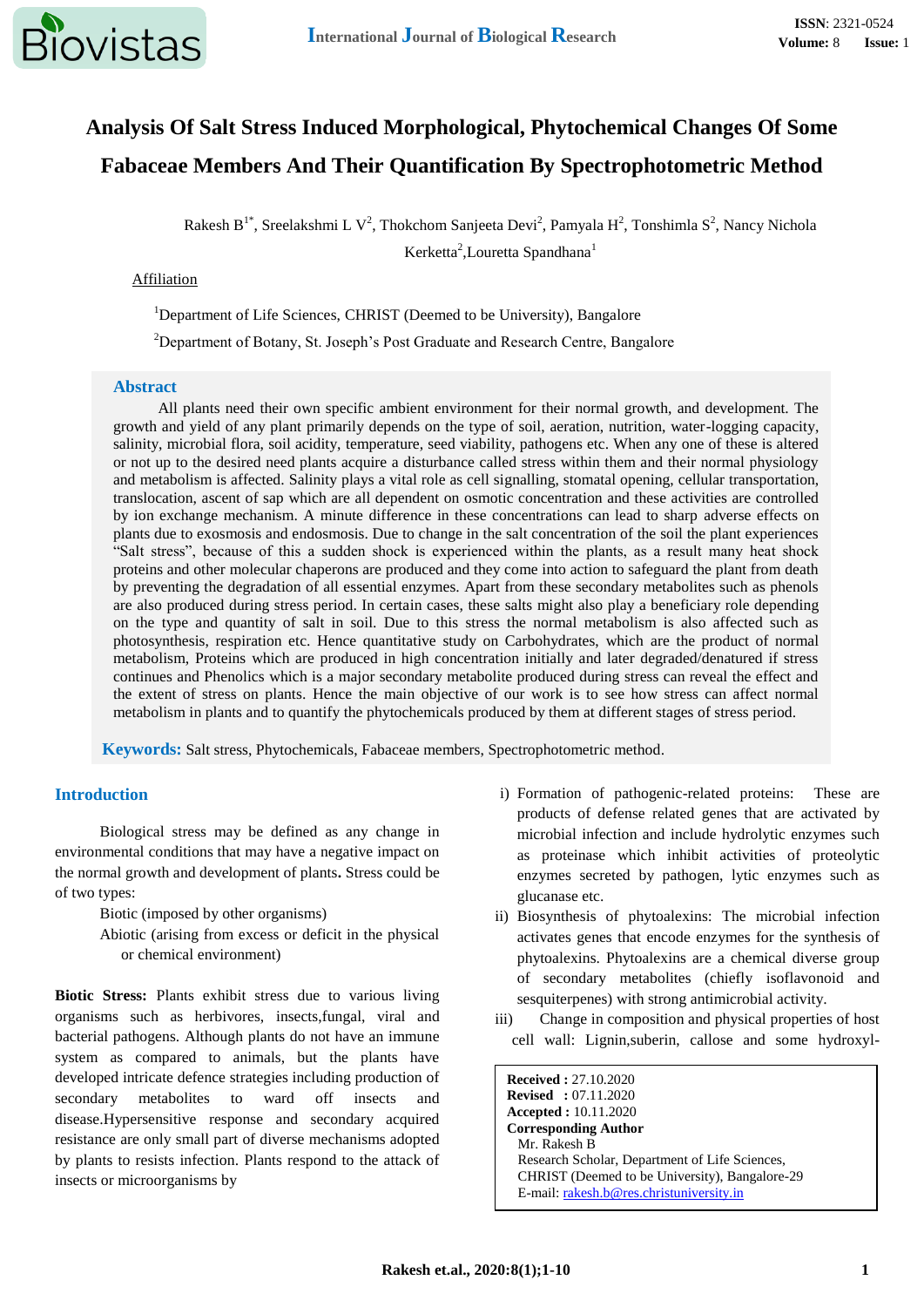proline rich glycoproteins are synthesized and accumulated in host cell walls as the response of pathogen invasion. Latter it strengthensby blocking the spread of the invading pathogen.

- iv) Programmed Cell Death (PCD): As the hypersensitive response culminates apoptosis around the infection site which deprives nutrient supply to the pathogen and limits its spread in host plant and necrotic lesions are formed to prevent spread of disease.
- v) Secondary acquired resistance: Host plants develops resistance against pathogen from few hours to several days as onset of initial infection occurs and this phenomena is stated as "a single encounter with the pathogen increases resistance to entire plant to future attacks by pathogens" is called secondary acquired resistance(SAR)<sup>[1]</sup>.

**Abiotic stress:** Environmental condition that cause damage are water logging, drought, high or low temperatures, excessive soil salinity, inadequate mineral nutrients in the soil, extreme high or low light etc. Resistance or sensitivity to the given stress depends on the species, genotype, and the developmental age of the plant. Stresses trigger a wide range of plants responses by altered cellular metabolism and gene expression which leads to changes in growth rate and crop yields. The duration, severity and rate at which a stress is imposed influences how plant responds to that particular stress. One type of stress could trigger other type of stress to the plants. Biological species show a range of tolerance to environmental factors. The plants have capacity adaptations enabling them to withstand which do not permit normal growth and development in an un-adapted plant whereas, plants with resistant adaptation enable them to withstand environmental stresses which would otherwise result in the death of un-adapted plants. The plants flourish best in the optimum range. The imbalance of abiotic factors in the environment causes primary and secondary effects in plants. Primary effects such as reduced water potential, cellular degradation which directly alter the physical and biochemical properties of cell eventually lead to secondary effects. Secondary effects are such as reduced metabolic activity, ion toxicity and the production of reactive oxygen species which initiate and accelerate the disruption of cell integrity which may result in cell death<sup>[2]</sup>.

**Salt stress:** The major Abiotic stress which limits crop production is salt stress and it is caused by excessive amount of salt in the soil. Salinity occurs naturally or manually by mankind induced process which results in the accumulation of dissolved salts to an extent in the soil water that inhibits plant growth. Soil becomes saline due to various conditions; heavy rains or irrigation followed by rapid evaporation leaving behind plenty of salt deposits in the agricultural fields, inland masses of saline water of lakes, inland deserts etc. Salt stress is always associated with water stress. It makes halophytes xerophytic in nature with thick cuticle, sunken stomata, thick bark etc. called as salt accumulators whereas, glycophytes are very sensitive to salt injury such plants suffer from physiological dryness, reduced rate of photosynthesis, altered metabolism,damage to membranes, toxicity and even may lead to death in extreme condition. In salt stress plants, the roots show synthesis of a special type of protein termed osmotin which helps plants to adapt to the environment during stress while halophytes have been found to synthesize the amino acid proline and other amino acids, galactosyl glycerol etc. Due to the presence of salt in the soil, it reduces the ability of the plant to take up water resulting in reduction of its growth rate called osmotic or water deficit. If excessive amount of salt entersinto the transpiration stream, there will be injury to cells in the transpiring leaves of the plant and thisfurther leads to reduction in growth, this is called salt specific or ion excess effect of salt. Osmotic stress reduces leaf growth, and to a lesser extentof root growth, whichreduces stomatal conductance and followed by photosynthesis. Senescence of old leaves, and transport of salt present in the plant into the young leaves over a long period, results into death by accumulation very high concentration of sodium and chloride. Roots protect plants by preventing them from excessive uptake of salts, and by filtering out most salt in the soil while taking up water $^{[1]}$ . The other various environmental stresses are briefly discussed below:

**Water stress**: It is caused due to shortage of water in the soil or its unavailability due to lower water potential of saline water or due to excess water which causes floods. Drought induced water stress develops in the xerophytes; salt-induced water develops in the glycophytes.

**Drought stress**: Poor precipitation over a prolonged period of time or in a situation where any area receives annual rainfall less than average rainfall.

**Temperature stress:** High temperature and cold stress (chilling and freezing).

**Cold stress:** Chilling temperature depress the normal growth of the plant. Typically, tropical and sub-tropical species are susceptible to chilling injury ex. bean, tomato etc. When plants are exposed to 10 to 15-degree Celsius, chilling injury occurs. Freezing injury occurs at temperatures below the freezing point of water. Resistance to freezing temperature involves super cooling and slow dehydration. Deep super cooling is seen in species such as oak, plum  $etc^{[3]}$ 

**High temperature stress:** High temperature is dangerous for plants. Plants cannot withstand temperature beyond 45degree Celsius because the enzymes get denatured at 58degree Celsius. Plants bring down the temperature by the process of transpiration besides leaves of plants adopt several adaptations to minimize transpiration such as thick cuticle, wavy, hairy surfaces and sunken stomata etc.<sup>[2]</sup>

**Radiation stress:** When the intensity of visible light is very high quantity, it is injurious to the plants as at very high intensity, the atmospheric oxygen oxidizes the entire cell apparatus into Co2 known as solarization or photo oxidation. Infra-red light causes heat injury.[2] **.**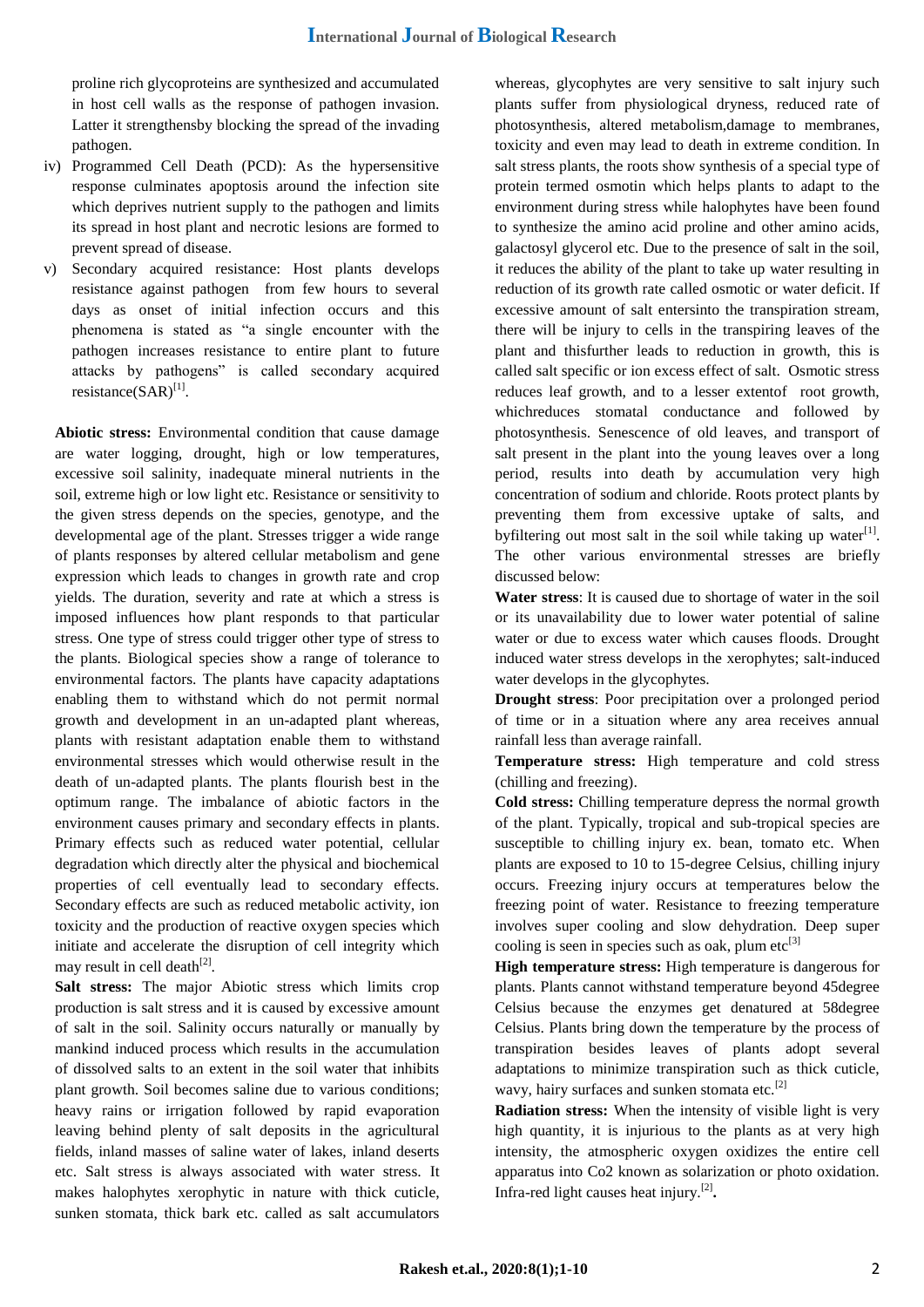**Oxygen stress:** It occurs in plants due to oxygen deficiency especially the underground stem and roots. This condition happens if the soil is either rich in clay with tiny pores or if the soil is water-logged.<sup>[2]</sup>.

**Acidity stress:**Normal pH range suitable for normal growth of plants is between 3-9.If the pH decreases or increases beyond the range of tolerance the plant exhibit serious injury. It happens during heavy rains, leaching of calcium present in the soil makes soil acidic.[2] **.**

**Gas stress:**Air pollutants are one of the most injurious stress causing strains on the plants. Toxic gases like So2, Ozone and PAN.[2,3] **.**

**Plant description:** Four economically important plants from the Fabaceae family are selected for the salt stress induced study. Their brief descriptions are mentioned below.

*Cicerarietinum* **(Chickpea):** It is a fast-growing plant, reaches upto 1m having tap root system. Stems are hairy, straight or bent. Leaves are sessile, ovate. Chickpea flowers are papilionaceous and solitary, with different colours. It has a pubescent podand is inflated with 2 or 3 seeds  $[4,5,6]$ . Cultivated chickpeas are divided into two main groups, the Desi and the Kabuli groups. Desi seeds are small, darker coloured and smooth or wrinkled and the Kabuli seeds are larger and cream-coloured<sup>[5]</sup>.Chickpea is nitrogen fixing leguminous plant which restores soil fertility when grown before cereal or oilseed crops. It is used as disease cycle breaker and helps to reduce pesticide and herbicide usage<sup>[4]</sup>. The leaves yield an indigo-like dye and have many uses in traditional medicine. Various by- products of chickpea cultivation and processing are used for animal feeding **[**5,7] .

*Lablab purpureus* **(Indian bean):** *Lablab* is a leguminous plant*. Lablab* is an annual or short-lived perennial forage legume. It is a summer growing plant. It is a twining, climbing, trailing or upright herbaceous plant which can grow upto a height of 3-6m. It has a pubescent trailing stem with deep taproot system. It has alternate phyllotaxy and trifoliate leaves having rhomboidal shape. The upper surface of leaves is smooth while the underside has short hairs. It has raceme inflorescence. The colour of the flowers varies from white to blue or purple and each flower is about 1.5cm long, typically papilionaceous in shape. *Lablab* fruit is linear with smooth and beaked pods that contain between 2 and 8 seeds which are ovoid, laterally compressed with a conspicuous linear hilumof various colours, usually white to dark brown, and some are black <sup>[8,9,10,11]</sup>. *Lablab* is a fast-growing plant that can provide fodder in less than 3 months after sowing<sup>[12]</sup>. Its immature seeds and pods, young leaves are edible and cooked as vegetables. It can also be used as  $f(x|10)$ . The association of *Lablab* with cereal forages such as maize and sorghum has been beneficial in several trials. *Lablab* makes excellent hay, if the leaf is adequately preserved <sup>[8,13]</sup>*Lablab* can produce good quality silage, alone or mixed with forage sorghum or millet<sup>[8,13]</sup>. *Lablab* is an N-fixing legume that can be incorporated into cereal cropping systems. They prevent soil infertility by  $N_2$  fixation and break weed and diseases cycles. Fixed  $N_2$  is then available for the next crop in the rotation<sup>[13]</sup>. The canopy of *Lablab* prevents soil dehydration from sun and wind while the lower leaves are shed and provide mulch to the soil  $^{[13]}$ .

*Trigonella foenum-graecum* **(Fenugreek or Methi):** The English name Fenugreek (*Trigonella foenum-graecum* L.) is derived from French *fenugrec* and [Latin](https://en.wikipedia.org/wiki/Latin) *faenugraecum*, meaning "Greek hay" ("Online etymology dictionary", 2017). It is an annual herb belonging to the family [Fabaceae,](https://en.wikipedia.org/wiki/Fabaceae) with leaves consisting of three small obovate to oblong leaflets. It has a tap root with bacterial associations forming root nodules. Its stems are erect, upto 50 cm high, sometimes branched. The flowers are papilionaceous, borne in leaf axils, white, lemon-yellow or purplish blue in colour  $[14]$ . The fruits occurs like pods of 2-10cm long, thin and pointed, and contain 10-20 seeds. The seeds are 6-8mm long, oblong or square, green-olive or brownish in colour, with a very strong and spicy odour $[14,15]$ . Fenugreek has a long medicinal history of usage<sup>[16]</sup> with very few side effects<sup>[17]</sup>. Recent studies have shown that these plants have a promising result in prevention and treatment of a wide variety of diseases<sup>[18]</sup> like diabetes<sup>[19]</sup>, hypertension  $[20]$ , atherosclerosis<sup>[21]</sup>, cardiovascular disease<sup>[22]</sup>. It is also known to increase breast milk supply in nursing mothers $^{[23]}$ . It reduces menstrual and menopausal problems, improves digestion. Fenugreek contains Carbohydrates such as Fructose, Sucrose, Xylose; Amino acids such as Cysteine, Proline, Tryptophan, Phenylalanine and Lysine; Minerals such as Calcium, Phosphorous, Potassium, Sodium, Copper; Secondary metabolites such as Glycosides, Flavonoids, Phytosterols, Phenolic Compounds, Alkaloids and some amount of fats, fibers and mucilage<sup>[24]</sup>. Fenugreek is a medicinal plant used worldwide since ancient times. The spice was documented since  $15<sup>th</sup>$  century. Many studies in last decade highlighted the biological activities and therapeutic properties of this species due to the presence of bioactive secondary metabolites and especially diosgenin, it's a steroidal saponin, has been investigated for its medicinal uses and found that the fenugreek employ as a raw material for steroidal hormones production<sup>[25]</sup>.

*Vignaradiata* **(Mung bean or Green gram):** The mung bean is a leguminous plant. The mung bean plant is an annual, erect or semi-erect, reaching a height of 0.15-1.25<sup>[26,27]</sup>. The plant is hairyand haswell-developedtap root system. Wild types are prostrate ,while cultivated ones are erect<sup>[29]</sup>. The leaves are elliptical or ovate in shape arranged alternate and trifoliolate manner. The flowers are papilionaceous, pale yellow or greenish in colour. The pods are long that contain 7 to 20 small seeds which are various in shape[27,28] **.** In India, two other types of mung beans are found, one with black seeds and other with brown seeds<sup>[27]</sup>. Mung bean is one of the major edible legume across Asia including India. It is mainly grown for its edible seeds and is cultivated across Asia. The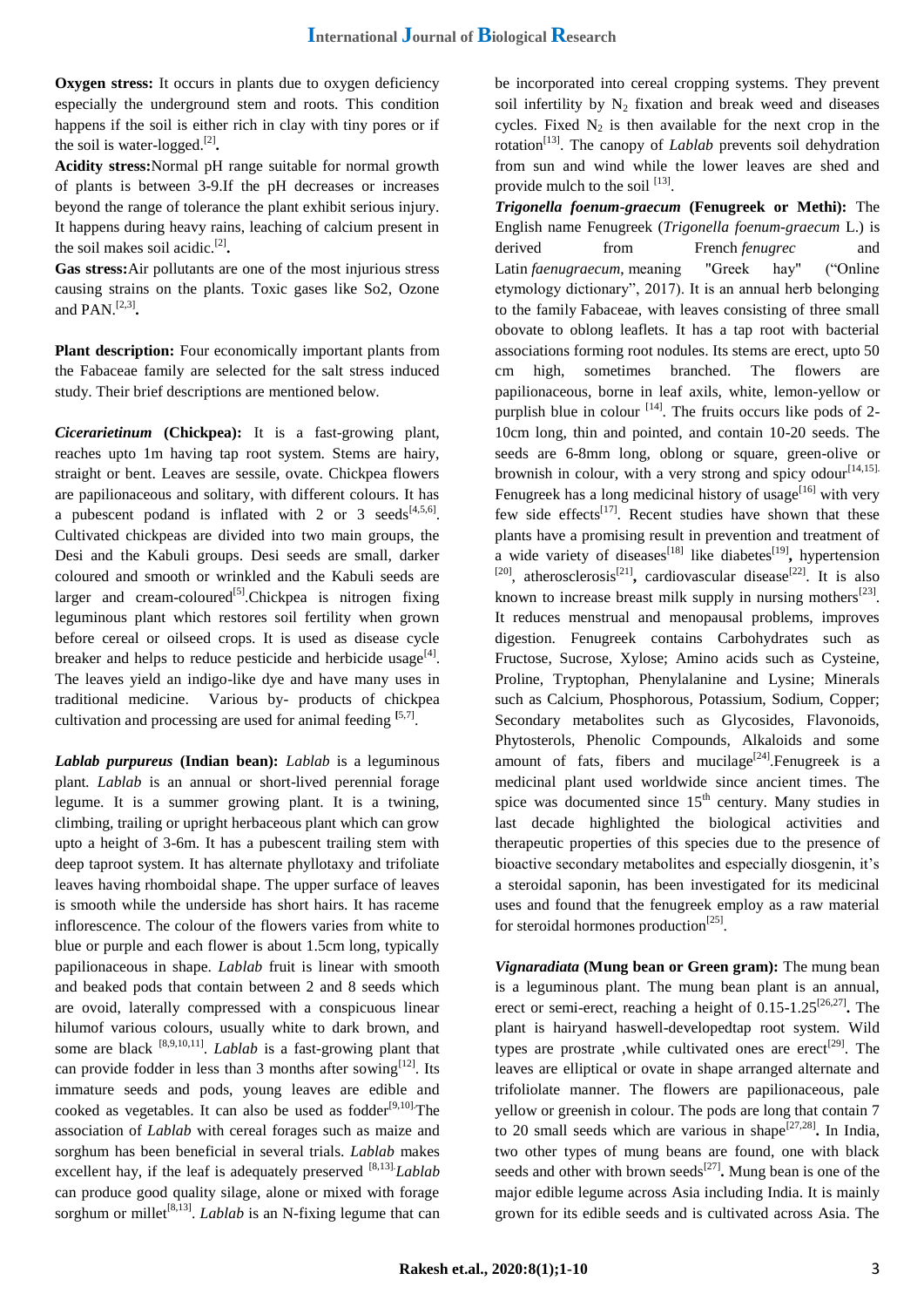mung bean is used as a cover crop before or after cereal crops which acts as a green manure and they are  $N_2$  fixing legume that can provide large amounts of biomass and  $N_2$  to the  $soil<sup>[29]</sup>$ . It is used to prepare various delicacies like soups, porridge, snacks, bread, noodles and ice cream<sup>[27]</sup>.

**Phytochemicals studied:** Three major Phytochemicals or Bio chemicals are studied in salt stress induced plants. Their brief descriptions are given below:

**Carbohydrates in plants**: Carbohydrates are organic molecules made of Carbon, Hydrogen and Oxygen. Carbohydrates are made up of 2 basic compounds, aldehydes and ketones. Generally, carbohydrates are sugars or starches which are a major food source and a key form of energy for most organisms. They are also called as saccharides or carbs. Carbohydrates are of various types such as monosaccharides, disaccharides and polysacharides.

Monosaccharides: The carbohydrate monomer is known as monosaccharides. Two monosaccharides of considerable importance in cells are ribose and deoxyribose.

Disaccharides:A disaccharide is formed when 2 monosaccharides become linked together in a glycosidic bond through the removal of the water from the hydroxyl groups of the monosaccharides. Sucrose, composed of glucose and fructose is the most widely distributed disaccharide in the plant world and one of the major products of photosynthesis.

Polysaccharides: The addition of many monosaccharides together with the elimination of water molecules, produces long chain of carbohydrates known as polysaccharides. Two of the most widely distributed polysaccharides in plants are starch and cellulose.

The carbohydrates are important to plants in many ways.Polysaccharides like starch serve as storage of energy in plants. The most abundant carbohydrate, [cellulose](https://en.wikipedia.org/wiki/Cellulose) serves as a structural component of the [cell wall](https://en.wikipedia.org/wiki/Cell_wall#plant_cell_walls) of plants and many forms of algae. The carbohydrates form the supporting tissues of the pant, enabling them to achieve erect growth. It also provides immediate energy to the plant cells. Some carbohydrates are in the form of starch which is stored in the seeds, fruits, roots etc., for the later use. (Merriam Webster medical dictionary)

**Proteins in plants:** Proteins are large macromolecules having one or more long chain of amino acid residues. Proteins are formed from amino acid monomers through the splitting of a water molecule from two adjacent amino acid. Proteins can be classified as simple proteins and conjugated proteins.

Simple proteins**:** They are those compounds that, on hydrolysis, yield only amino acids.

Conjugated proteins**:** conjugated proteins are associated with a non-amino acid component. This additional component is usually referred to as a prosthetic group.

Proteins are found in large quantities in storage organs, such as endosperm or cotyledons. Simple proteins, such as albulins, globulins, glutelins, and prolamins are examples of storage proteins. During germination the storage proteins are hydrolyzed by enzymes to small peptides and amino acids that nourish the embryonic axis in early growth and development. Some proteins appear to function primarily as structural units or protective structures. Other proteins such as glycoproteins and glycolipids are found at membrane surface, where they take part in membrane organization and function. The best know roles of proteins are as enzymes in catabolic and anabolic processes.All enzymes are proteins and are subject to the numerous reactions that proteins undergo. Their activity may be altered by changes in temperature, hydrogen ion concentration, heavy metals and so forth<sup>[31]</sup>.

**Phenolics in plants:** Plants synthesize various types of organic molecules, which may be divided into two major groups, primary and secondary metabolites. Primary metabolites are metabolic intermediates or products found in all living systems which is essential for growth, biochemical pathways etc. Secondary metabolites are intermediateproducts which are produced by plants which are not essential to growth and life rather required for the interaction of plants with their environment. Plant secondary metabolites can be divided into three major classes:

- i. Terpenes
- ii. Phenolics
- iii. Nitrogen containing compounds

Terpenes: Terpenes contributes a large class of natural products which are built from isoprene units. Terpenes have insecticidal property, used in pharmaceutical industries, used as perfumery raw material<sup>[32]</sup>.

Nitrogen Containing Secondary metabolites: A large variety of plant secondary metabolites have nitrogen as part of their structure. Most nitrogenous secondary metabolites are synthesized from common amino acids. E.g., Alkaloids, Glucosinolates, Glycosides, Non-protein amino acids [34].

Phenolics: The most abundant secondary metabolites of plants characterized by presence of aromatic ring structure bearing one or more hydroxyl groups. Phenolics are involved mainly in defense and pathogens. Phenolics are widespread constituents of plant foods and also help in protecting against ultraviolet radiation. They also serve as defense compounds against herbivores pollinators and fruit dispersal. Some of the important classes of phenolic compounds are Phenylpropanoids, Coumarin, Lignins, Flavonoids and tannins. Some naturally occurring phenolic compounds are as follows: Bisphenol A, Cresol, Capsaicin, Gallic acid, Polyphenol, Ortho phenyl phenol etc. These compounds are very much essential for the growth of plants and are involved in the reproduction process of plants. Because of their antioxidant activities they are used in processed foods as a natural antioxidant. It plays an important role in plant development, mainly in lignin and pigment biosynthesis.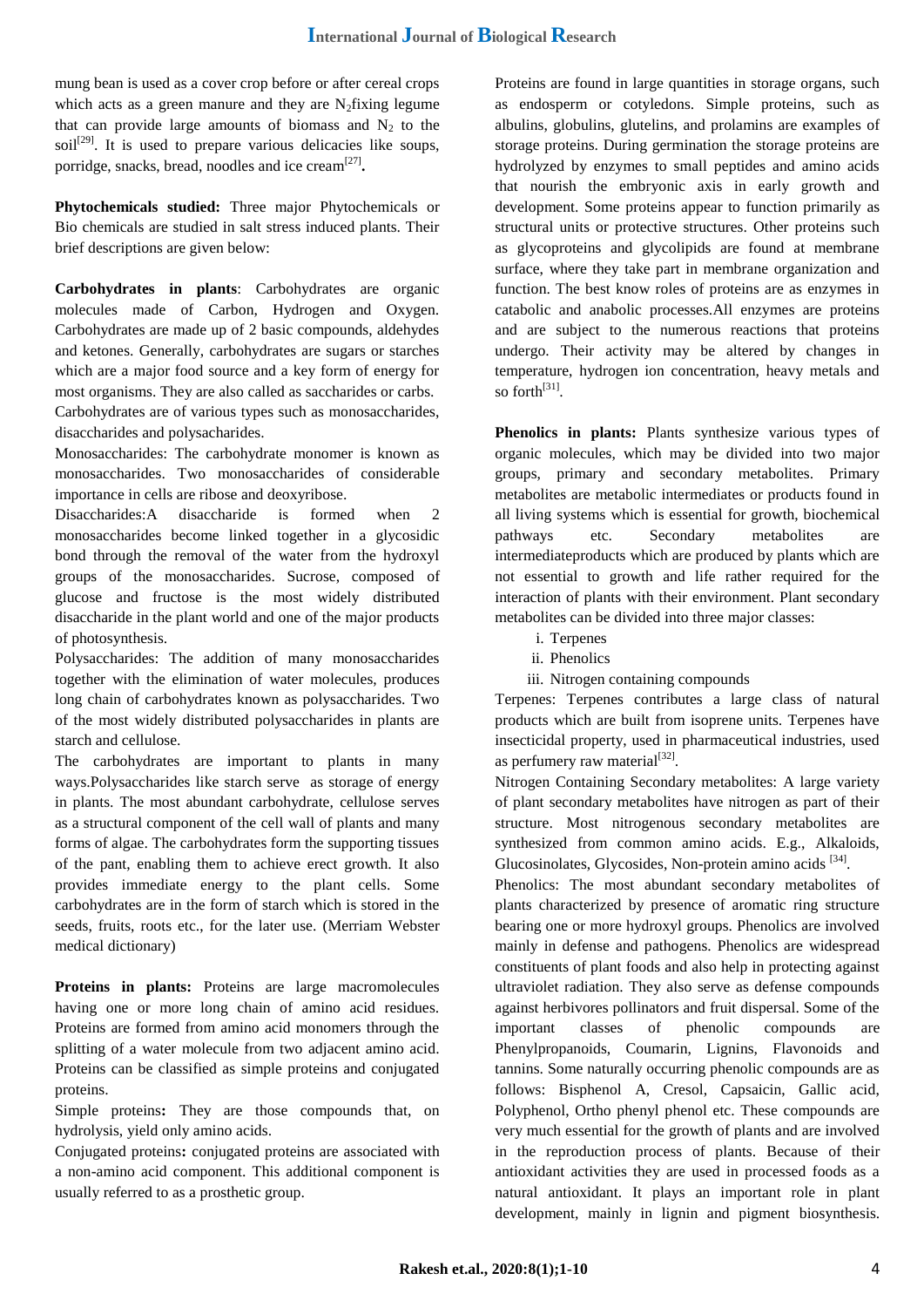They also provide some structural integrity and scaffolding support to plants. Phenolics serve as important key for the plant in environmental interactions. It will act as protective agents, inhibitors, natural animal toxicants and pesticides against invading organisms, i.e. herbivores, nematodes, phytophagous insects and fungal and bacterial pathogens [33].

## **Materials And Methods**

**Collection of soil:** Uniformly mixed (50Kg), well aerated soil with good amount of compost was collected from Lalbagh Botanical Garden nursery, Bengaluru. 500mL plastic pots were used for growing of the plants and small holes were made at the bottom for the drainage of excess water. 500 grams of soil was weighed and transferred toeach of them.

**Seed collection and plant growth:** Seeds of all the four plant varieties were collected from Lalbagh Nursery and soaked in water for 24 hours and kept moist with a cloth to allow the seeds to germinate. After 48 hours, the emergence of plumule was noticed inmost of the plants.The germinated seeds were sown in appropriatelylabeled pots. In each pot about 10 plants was allowed to grow in an equidistant manner.Every day the pots were exposed to sunlight for about 6-8 hours. The pots were watered with 20 to 30mL of tap water either daily or alternatively depending on the soil moisture content. The plants were allowed to grow for about 15-25 days until true leaves were seen. Seed germination picture is shown in Figure.1.



**Figure.1:** Seeds germinating

**Stress treatment:** Four sets of three replicates in each were made as follows:

- i. SET-01: **Tap water** (Control)
- ii. SET-02: **200mM NaCl** solution
- iii. SET-03: **300mM NaCl** solution
- iv. SET-04: **400mM NaCl** solution

Initially up to 25 days normal water was added to all the sets. Once the plants started to produce true leaves the stress treatment was initiated by adding 30mL of respective salt solution every day. 30mL of water was given to the control set.The plants were keenly observed every day and their morphological changes were recorded and photographed. Fresh plant samples were collected and brought to the laboratories for the biochemical analysis on the  $7<sup>th</sup>$  day,  $14<sup>th</sup>$ day and  $21<sup>st</sup>$  day (if they survived up to that stage)

**Phytochemical analysis:**Fresh plant samples were collected on  $7<sup>th</sup>$ ,  $14<sup>th</sup>$  and  $21<sup>st</sup>$  day and the biochemical parameters, namelyCarbohydrates, Proteins andPhenolics were estimatedusing standard protocols. Standard graph was plotted using the absorbance and unknown values were calculated from the graph.

**Estimation of total carbohydrates by phenol sulphuric acid method**: 100mg of the sample was weighed into a boiling tubewith 5 ml of 2.5N HCLwas hydrolyzed by keeping it in a boiling water bath for 3 hours and cooled to room temperature.Then it was neutralized with solid sodium carbonate until the effervescence ceased.The volume was made upto 100ml, shaken well and centrifuged at 5200 rpm for 30 minutes. 1 mL of clear supernatant was taken. 1ml of phenol solution was added to each of the test tube.5ml of 96% sulphuric acid was added to each of the test tube and shaken well for 10 minutes and incubated at room temperature.After which the color was read at 490nm using spectrophotometer.The amount of the total carbohydrate present in the sample solution was calculated using the standard graph where glucose was taken as standard**.**

**Estimation of proteins in given sample by lowry's method:** 1g of fresh plant sample was grinded with 10mL of phosphate buffer and centrifuged to obtain a clear supernatant. 1ml of supernatant was taken into a test tubes and 1mL of 1N NaOH solution was added to all the test tubes and it was incubated at room temperature for about 30minutes. After incubation 10 mL of alkaline reagent was added and incubated for 15 minutes again.1mL of FC reagent (1:1 ratio with water) was added to all the test tubes and incubated for 5 minutes. Similarly, standards was done using BSA (Bovine Serum Albumin). The absorbance was measured at 660 nm using spectrophotometer and standard graph was plotted taking protein concentration ( $\mu$ g/ml) in Xaxis versus Absorbance (at 660nm) in Y- axis.The amount of protein present in the given sample was estimated from the standard graph.

**Determination of total phenolics by folin-ciocalteu method:**1mL of plant extract was taken in a separate test tube to which 0.5 mL of FC reagent was added to all the test tubes. After an interval of 3 min, 2 ml of 20%  $Na<sub>2</sub>Co<sub>3</sub>$  was added to all the test tubes.All the test tubes were incubated in warm water for a minute.The test tubes were allowed to cool at room temperature and absorbance was read at 650 nm using spectrophotometer.A standard graph of Phenolicswas plotted taking concentration of x- axis against absorbance at y- axis where catechol was taken as standard.

# **Results**

## **Plant Sample.01:***Cicer arietinum* **(Chick pea) Morphological observations and discussion**

Morphological response towards stress by the plant is shown in Figure.2. Morphologically all the plants showed uniform growth up to  $7<sup>th</sup>$  day of stress period. As the stress period prolonged drastic morphological changes were observed in the plants. On  $14<sup>th</sup>$  day, the 200mM and 300mM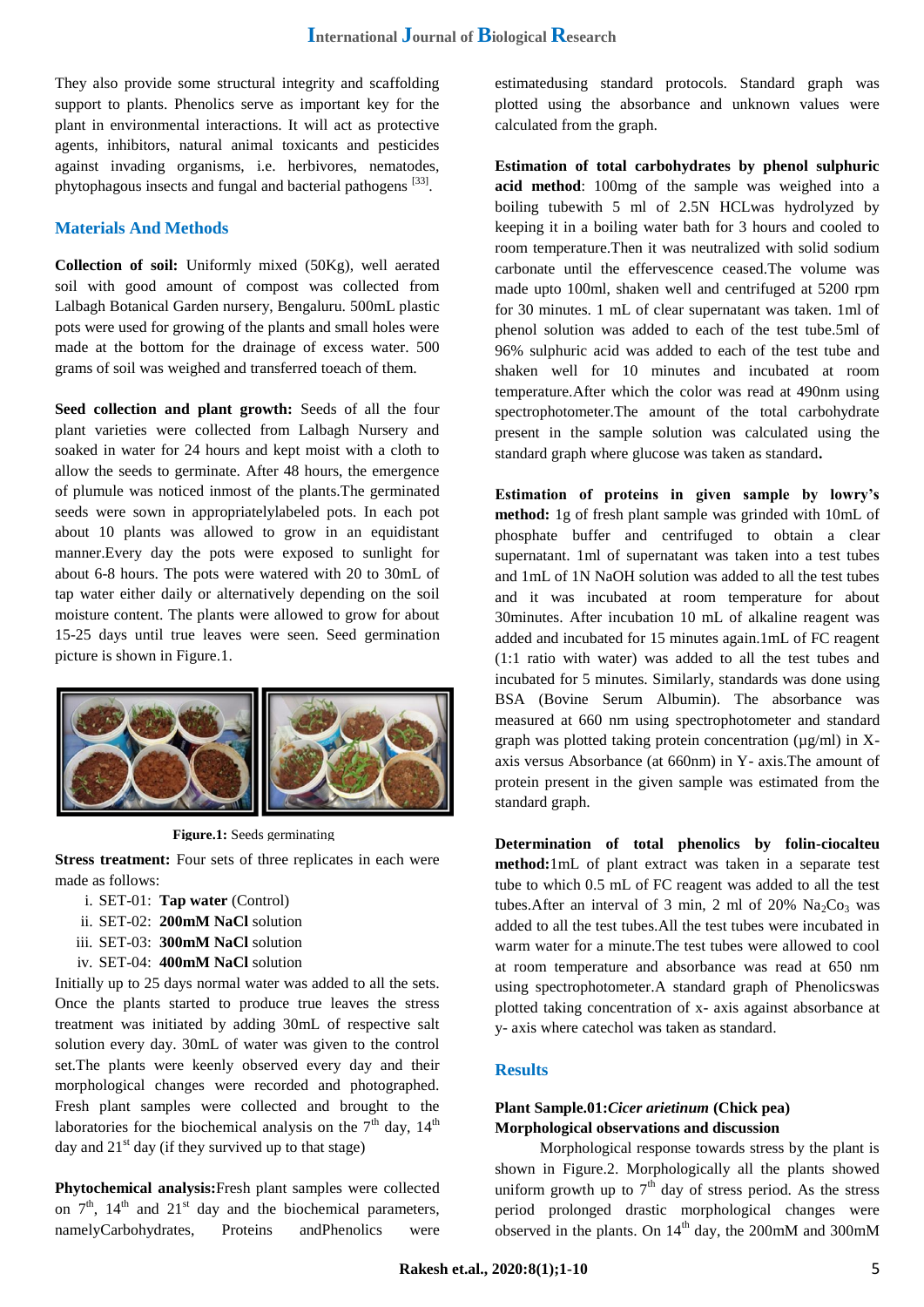plant sample were a bit reduced in size when compared with control plant sample while the 400mM plant sample was very much reduced in sized and it also began to show chlorosis of leaves. On 21<sup>st</sup> day the 200mM and 300mM plant sample was just half the size of control sample. The 400mM plant sample was very much affected and it showed a dwarf and slender appearance. Morphological response towards stress by the plant is shown in figure.2.



**Figure.2:** Response of *Cicer arietinum* (Chick pea) towards salt stress

**Table.1:** Tabular column showing amount of Carbohydrates, Proteins and Phenolics in µg/g of fresh wt. of *Cicer arietinum*  (Chick pea)

|                                           |                         | Control | 200<br>mM | 300<br>mM | 400<br>mM |
|-------------------------------------------|-------------------------|---------|-----------|-----------|-----------|
| Amt. of                                   | 7 <sup>th</sup><br>day  | 224     | 156       | 160       | 228       |
| Carbohydrate<br>in $\mu$ g/g of fresh     | $14^{\text{th}}$<br>day | 184     | 148       | 148       | 188       |
| wt. of sample                             | $21^{st}$<br>day        | 168     | 200       | 164       | 84        |
| Amt. of                                   | 7 <sup>th</sup><br>day  | 1800    | 2600      | 9400      | 1200      |
| Protein in $\mu$ g/g<br>of fresh wt. of   | $14^{\text{th}}$<br>day | 2800    | 4100      | 3700      | 6800      |
| sample                                    | 21 <sup>st</sup><br>day | 3000    | 2500      | 2800      | 4600      |
| Amt. of                                   | 7 <sup>th</sup><br>day  | 500     | 600       | 480       | 700       |
| <b>Phenolics in</b><br>$\mu$ g/g of fresh | $14^{\text{th}}$<br>day | 1060    | 680       | 760       | 480       |
| wt. of sample                             | $21^{st}$<br>day        | 760     | 660       | 400       | 760       |

#### **Phytochemical observations and discussion**

The phytochemicals produced in various stages of stress period is tabulated in Table..1 and represented graphically in figure.3. From the graph it is seen that there is no much change in the carbohydrate content of the plant samples on the  $7<sup>th</sup>$  day, this may be due to continuous synthesis of glucose during photosynthesis and its break down during respiration. While on the  $14<sup>th</sup>$  day as the stress increased, the carbohydrate decreased. This is due to the degradation of vital photosynthetic enzyme and cellular apparatus. When further the plants where treated with stress the carbohydrate content increased in 200mM, 300mM while it completely decreased in 400mM plant sample.

This attributes to the destruction of photosynthetic apparatus resulting in decreased production of carbohydrates. In the case of protein there is a sharp increase in the protein content on the  $7<sup>th</sup>$  day of estimation. The general pattern observed on the  $14<sup>th</sup>$  day and  $21<sup>st</sup>$  day is that, the protein content gradually increased as the concentration of salt increased. The production of various heat shock proteins, molecular chaperons which come into action during the stress period. In the case of phenolics, there was an increase in its content when the salt concentration was increased. This could be due to the synthesis of secondary metabolites which act as defence molecules and protect the plant from the stress shock. On  $14<sup>th</sup>$  day the phenolic content decreased and the same trend continued on  $21<sup>st</sup>$  day also except in 400mM concentration sample were there was a sharp increase in the phenolic content.Review of literature suggests that the reducing sugars and soluble protein content initially increases when stress is induced.

An increase in the content of sugars has been attributed to the hydrolysis of starch by enhanced amylase activity **.** According to another study, the sugar content increases during stress and their concentration is higher in aerial parts than the other parts like root<sup>[34]</sup>. Some studies reveal that during salt stress, various enzymes like peroxidase, catalase come into action which scavenge the ROS and hence do not cause much disturbance in the cell membrane structure, therefore resulting in a rise in the protein concentration<sup>[35]</sup>.It has also been reported that the total phenolics shows a sharp rise and the plant growth is reduced as major products like lignin and other metabolic products have been converted into polyphenols for defensive purpose. The results obtained in the present study are majorly in agreement with already existing reports.



**Figure.3:** Graphical representation of phytochemical variation during stress conditions.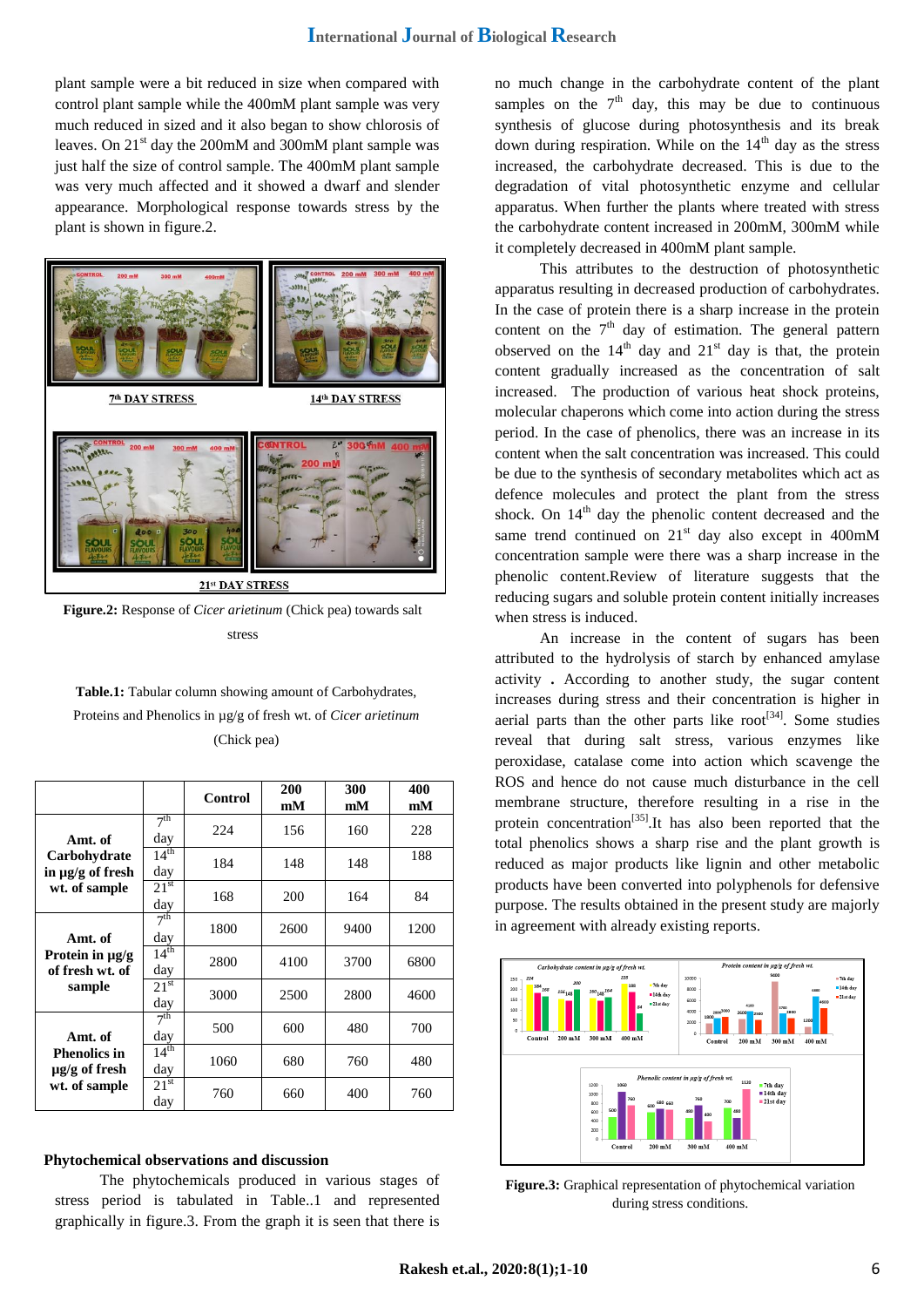## **Plant Sample.02:***Lablab purpureus* **(Indian bean) Morphological observations and discussion:**

Morphological response towards stress by the plant is shown in Figure.4. On  $7<sup>th</sup>$  day of stress period there was no much morphological difference among various plants samples. The control and 200mM plants samples were almost same in size but in 300mM plant sample a greater number of leaves was produced but the leave lamina surface was reduced when compared with control. In 400mM plant sample stunted growth was observed but the leaf size was almost equal to control. On  $14<sup>th</sup>$  day there was a drastic difference in all the plant samples. Control plant sample had grown luxuriantly while the 200mM plant sample growth had reduced growth and they showed stunted appearance. In the 300mM plant sample, the leaves were much reduced and chlorosis had begun. New leaf production had ceased. In 400 mM sample, abscission of leaves was observed and the plants showed signs of damage. The roots were well developed in control sample while in 200 mM sample they root were slender and weak. In 300 mM sample, the roots system was comparatively better than 200mM. In 400 mM sample, the roots were short and stout giving the appearance of fibrous root.



**Figure.4:** Response of *Lablab purpureus* (Indian bean)towards salt stress

#### **Phytochemical observations and discussion:**

The phytochemicals produced in various stages of stress period is tabulated in Table.2 and represented graphically in Figure.5. From the graph, it was noticed that in control the carbohydrate level increased with the stress duration. In the stressed plant sample, there was a small rise in the carbohydrate content as the stress period prolonged. In 200 mM, 300mM and 400 mM plant sample, the protein content was increased when compared to control. As the stress period prolonged, there was no much change in their concentration except in 200mM plant sample. This may be due to the production of various heat shock protein and other molecular chaperons. Similar increase wasnot seen in 300mm and 400mM plant sample probably because the stress level was very high resulting in the proteins being degraded.The phenolic content of the stressed plants was higher when compared to the control. This is because phenolics are a secondary metabolite and plays a major role during stress period. It was observed that as the stress period prolonged, the phenolic content decreased except in 300 mM plant sample. According to literature survey, a report reveals that the phenolics increase only in the shoot system and not in the root system. As salt concentration increases it leads to dehydration which elicits the increase of various secondary metabolites for the protection of the plants<sup>[36].</sup>In agreement with the results of this study with regard to carbohydrate content, a research paper suggests that the increase in carbohydrate content with increased stress conditions is due to starch degradation, decreased activity of invertase and accumulation of photosynthates<sup>[37]</sup>.

| <b>Table.2:</b> Tabular column showing amount of Carbohydrates, |
|-----------------------------------------------------------------|
| Proteins and Phenolics in µg/g of fresh wt. of <i>Lablab</i>    |
| <i>purpureus</i> (Indian bean)                                  |

|                                                                      |                                    | Control | 200<br>mM | 300<br>mM | 400<br>mM |
|----------------------------------------------------------------------|------------------------------------|---------|-----------|-----------|-----------|
| Amt. of<br>Carbohydrate<br>in $\mu$ g/g of<br>fresh wt. of<br>sample | 7 <sup>th</sup><br>day             | 136     | 112       | 94        | 100       |
|                                                                      | 14 <sup>th</sup><br>day            | 312     | 112       | 104       | 130       |
| Amt. of<br>Protein in                                                | 7 <sup>th</sup><br>day             | 1300    | 1600      | 1500      | 1500      |
| $\mu$ g/g of fresh<br>wt. of sample                                  | $14^{\overline{\text{th}}}$<br>day | 800     | 2500      | 1400      | 1400      |
| Amt. of<br><b>Phenolics in</b>                                       | 7 <sup>th</sup><br>day             | 280     | 300       | 320       | 320       |
| µg/g of fresh<br>wt. of sample                                       | $14^{th}$<br>day                   | 260     | 220       | 340       | 160       |



**Figure.5:** Graphical representation of phytochemical variation during stress conditions

# **Plant Sample-03:** *Trigonella foenum-graecum* **(Fenugreek) Morphological observations and discussion:**

Morphological response towards stress by the plant is shown in Figure.6. In Methi, initially all the four set-ups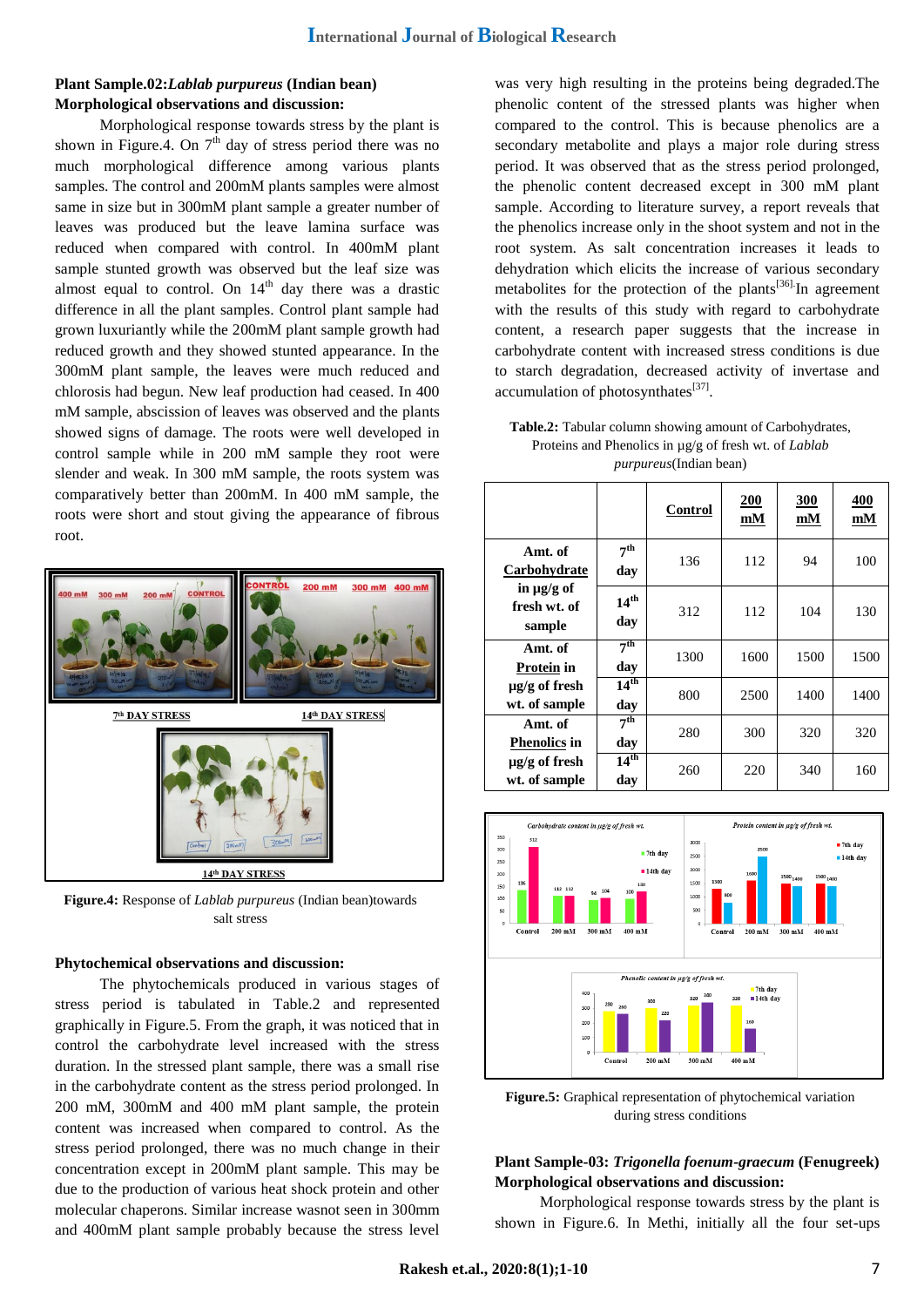showed uniform morphology. On  $7<sup>th</sup>$  day of stress treatment, the 200 mM sample had a dwarf root system. The roots were stout and short. In 300mM plant sample the roots were very thin and sparse. In 400mM plants sample the roots were filamentous, long and delicate. On  $14<sup>th</sup>$  day of stress period, all set-ups except controlshowed signs of damage such as drying, yellowing and drooping. The root production was severely affected in 200mM and 300mM. While in 400mM there was no much root production and the older roots had become very thin and weak. On  $21<sup>st</sup>$  day of stress period, the root production was comparatively better when compare to the  $14<sup>th</sup>$  day and  $7<sup>th</sup>$  day. This might be due to search of water in the soil highly concentrated with salt. The leaves and the shoot system exhibited shrivelling. Most of the leaves were reduced in size and showed senescence.



**Figure.6:** Response of*Trigonella foenum-graecum* (Fenugreek) towards salt stress

#### **Phytochemical observations and discussion:**

The phytochemicals produced in various stages of stress period is tabulated in Table.3 and represented graphically in Figure.7. From the graph it was observed that the carbohydrate content increased gradually on the  $7<sup>th</sup>$  day. On 14<sup>th</sup> day the carbohydrate content sharply increased. On the 21th day also the same trend was observed except in 300mM, 400mM plant samples.The protein content initially decreased from control to 200mM and later increased. As the stress period prolonged there was a decline in the content of protein in the control plant sample whereas there was a massive increase in the protein content of 200mM, 300mMand 400mM plant samples.Initially the phenolic content increased from control to 200mM plant samples and latter it decreased in 300mM and 400mM plant samples as the stress period was continued there was a drastic increase in the phenolic content of 200mM and 300mM plant samples. While in 300mM plant

samples, on  $14<sup>th</sup>$  day there was increase in the phenolics and it decreased on 21th day. In a similar study conducted on soybean cultivars, it has been reported that the protein concentration decreases due to exposure of NaCl**.**However, in ourstudy there are slight fluctuations in protein concentrations. Also, a similar study on two Turkish varieties of Tobacco is in agreement with the results obtained in our present study.

**Table.3:** Tabular column showing amount of Carbohydrates, Proteins and Phenolics in µg/g of fresh wt. of *Trigonella foenumgraecum* (Fenugreek)

|                                                                       |                             | <b>Control</b> | 200<br>mM | 300<br>mM | 400<br>mM |
|-----------------------------------------------------------------------|-----------------------------|----------------|-----------|-----------|-----------|
| Amt. of<br>Carbohydrate<br>in $\mu$ g/g of<br>fresh wt. of<br>sample  | 7 <sup>th</sup><br>day      | 108            | 140       | 144       | 134       |
|                                                                       | 14 <sup>th</sup><br>day     | 104            | 144       | 168       | 180       |
|                                                                       | 21 <sup>st</sup><br>day     | 116            | 270       | 128       | 108       |
| Amt. of<br><b>Protein in</b><br>$\mu$ g/g of fresh<br>wt. of sample   | 7 <sup>th</sup><br>day      | 4000           | 700       | 1400      | 1200      |
|                                                                       | 14 <sup>th</sup><br>day     | 1500           | 3400      | 1600      | 2000      |
|                                                                       | $21^{st}$<br>day            | 4600           | 12,000    | 4800      | 2300      |
| Amt. of<br><b>Phenolics in</b><br>$\mu$ g/g of fresh<br>wt. of sample | 7 <sup>th</sup><br>day      | 160            | 300       | 220       | 180       |
|                                                                       | 14 <sup>th</sup><br>day     | 400            | 1000      | 1020      | 500       |
|                                                                       | $21^{\overline{st}}$<br>day | 880            | 1300      | 900       | 1120      |

# **Plant Sample.04:** *Vigna radiata* **(Green gram/Mung Bean) Morphological observations and discussion:**

Morphological response towards stress by the plant is shown in Figure.8. In green gram, the effect of salt stress was rather pronounced on the morphology of the plants. On  $7<sup>th</sup>$ day, the control plant sample had grown very well while 200mM plant sample had started showing signs of dryness and drooping. The root was short and thick. The 300mM plant sample was more affected when compared to the 200mM. Despite having a greater number of roots, the roots were all short.Most of the leaves showed senescence. In 400mM plant sample adverse damage was seen and the complete plant started to die. Surprisingly the roots were well developed compared to  $200 \text{m}$  and  $300 \text{m}$  Mplants. On  $14^{\text{th}}$ day of stress period the control plants had grown well. The 200mM plant root system was affected no new roots were produced. Many leaves started to droop and aging of leaves was seen while in 300mM, 400mM plant sample the complete plant died. Root and leaves production stopped.

#### **Phytochemical observations and discussion:**

The phytochemicals produced in various stages of stress period is tabulated in Table.4 and represented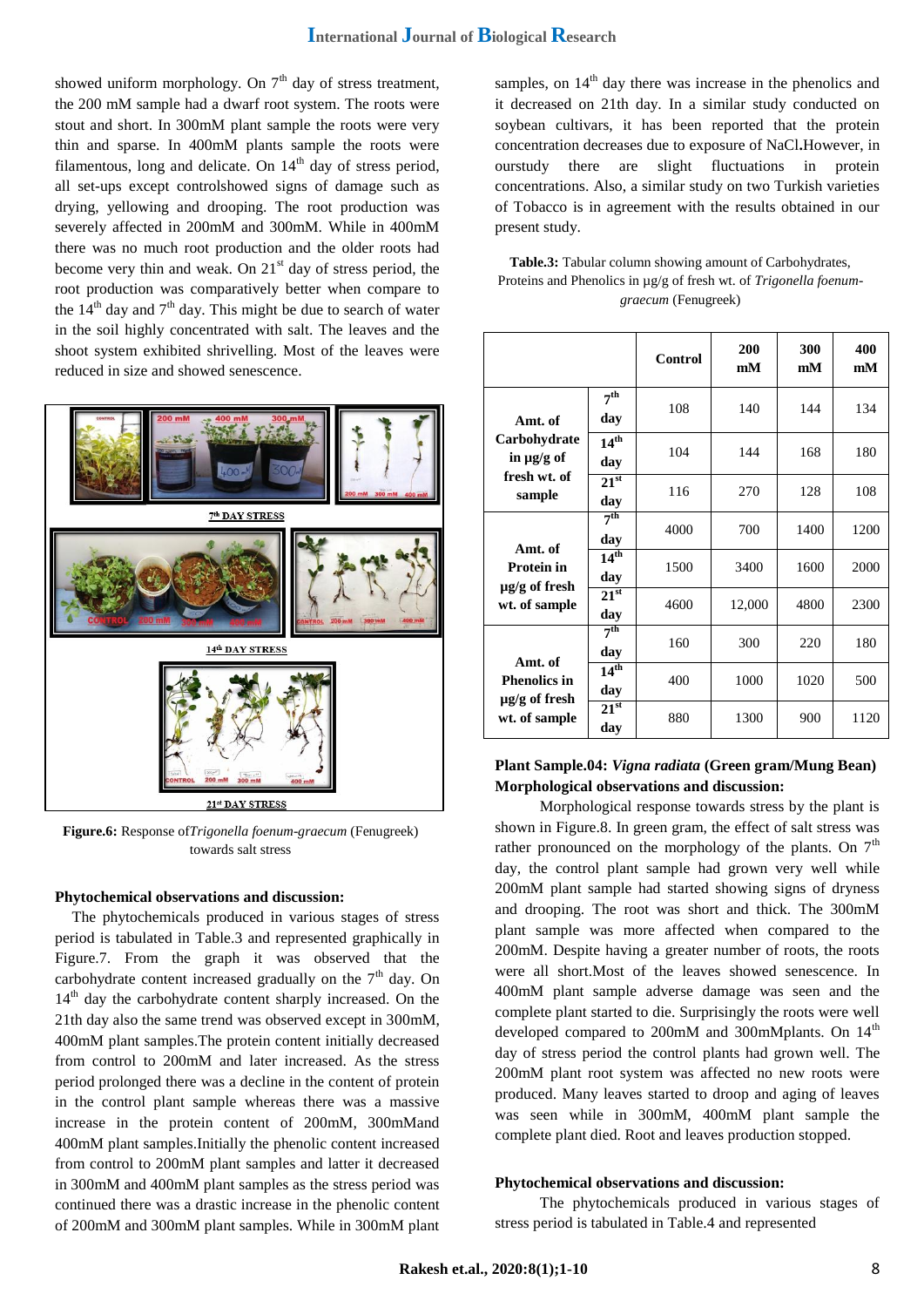

**Figure.7:** Graphical representation of phytochemical variation during stress conditions.



**Figure.8:** Response of *Vigna radiata* (Green gram)towards salt stress



**Figure.9:** Graphical representation of phytochemical variation during stress conditions.

graphically in Figure.9. The carbohydrate content gradually increased as the salt stress concentration increased. When the stress period was extended,carbohydrate content increased only in control and 200 mM where as in 300mM and 400mM they declined in a faster phase, this might be as a result of high salt concentrations which would have denatured the essential photosynthetic enzymes and proteins.The proteins increased as the salt stress concentration increased. On the 14<sup>th</sup> day there was a noticeable decline in protein content of the 200mM plant sample while in 300mMand 400mM plant samples, the protein had increased when compared with control. This could be due to the production of defence

proteins to protect the plant from damage.The phenolic content initially showed decline from control to 200mM and increased in 300mM and suddenly decreased in 400mM. On the  $14<sup>th</sup>$  day of stress period there was a sudden rise in the phenolic contents of stressed plants when compared with control plants. There was a very high increase in the phenolic content of the 400mM plant sample. This could possibly be due to the increase insecondary metabolites production for defence in plants.

**Table.4:** Tabular column showing amount of Carbohydrates, Proteins and Phenolics in µg/g of fresh wt. of*Vigna radiata*  (Green gram)

|                                                                       |                         | Control | <b>200</b><br>mM | 300<br>mM | 400<br>mM |
|-----------------------------------------------------------------------|-------------------------|---------|------------------|-----------|-----------|
| Amt. of<br>Carbohydrate<br>in $\mu$ g/g of<br>fresh wt. of<br>sample  | 7 <sup>th</sup><br>day  | 86      | 104              | 124       | 150       |
|                                                                       | 14 <sup>th</sup><br>day | 118     | 126              | 84        | 92        |
| Amt. of<br><b>Proteins in</b><br>$\mu$ g/g of fresh<br>wt. of sample  | 7 <sup>th</sup><br>day  | 1200    | 3000             | 2200      | 3200      |
|                                                                       | 14 <sup>th</sup><br>day | 800     | 600              | 2600      | 3300      |
| Amt. of<br><b>Phenolics in</b><br>$\mu$ g/g of fresh<br>wt. of sample | 7 <sup>th</sup><br>day  | 960     | 860              | 1120      | 920       |
|                                                                       | 14 <sup>th</sup><br>day | 440     | 880              | 860       | 1520      |

#### **Acknowledgement**

We would like to specially thank the Department of Botany, St. Joseph's College, Bengaluru for giving us the permission, necessary equipment's and chemicals to carry out this project work. We express our deep gratitude to Ms. Poonam R Ahuja our project supervisor for her keen interest, valuable guidance,constant encouragement and painstaking efforts during the course of our research work. We would also like to extend our gratitude to Dr. Neelam Mishra and Dr. Vaishnavi. M for their tireless assistance and guidance during this research work. We thank them for their constructive criticism and useful suggestions apart from the invaluable guidance given to us.

#### **References**

- 1. Dr.V.K.Jain .Fundamentals of Plant Physiology Ist Edition Published by S.Chand and Company Pvt Ltd,7361,Ram Nagar, New Delhi-1100551974;584-585.
- 2. V.Verma.Plant physiology second edition published by Athena Academic 146-157 St. John street London ECIV 4PW UNITED KINGDOM 2016;417-420.
- 3. Laura Barsanti and Paolo Gaultieri. Algae Anatomy, Biochemistry and Biotechnology published by CRC press Taylor and Francis group 6000 Broken sound parkway Nw suits 300 Boca Eaton 2006; 607 -609.